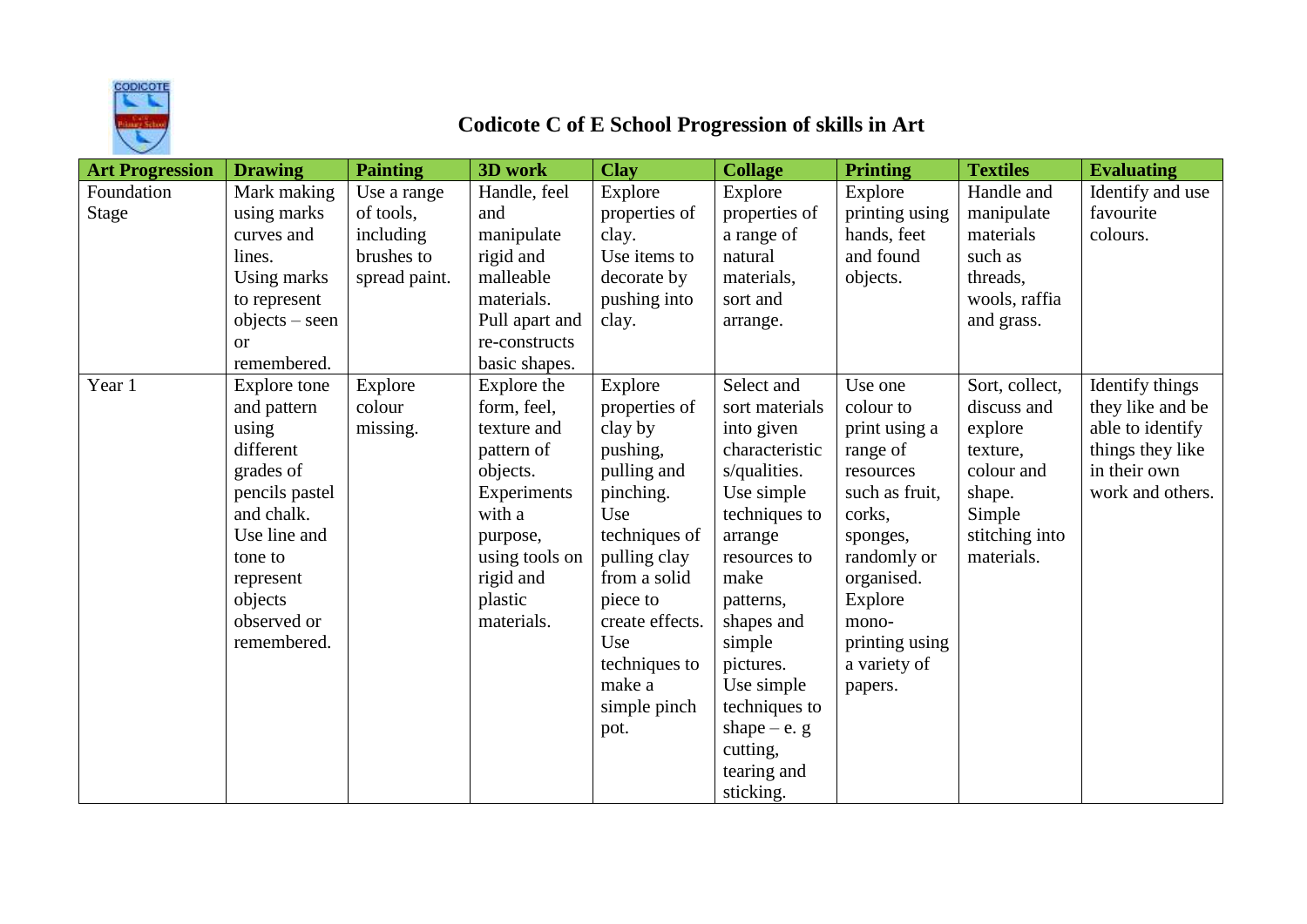| <b>Art Progression</b> | <b>Drawing</b> | <b>Painting</b> | 3D work        | <b>Clay</b>      | <b>Collage</b> | <b>Printing</b> | <b>Textiles</b> | <b>Evaluating</b> |
|------------------------|----------------|-----------------|----------------|------------------|----------------|-----------------|-----------------|-------------------|
| Year 2                 | Control the    | Create          | Compares       | Use simple       | Selects        | Use 2 colours   | Use simple      | Identify how the  |
|                        | range of       | patterns using  | and re-creates | techniques       | materials and  | and             | cutting and     | work of others    |
|                        | marks and      | tools,          | forms and      | such as using    | appropriate    | techniques      | stitching       | makes them        |
|                        | lines made     | application     | shapes.        | tools,           | resources for  | such as         | techniques to   | feel.             |
|                        | when           | techniques      | Create texture | drawing and      | attaching,     | overlapping     | apply a fabric  | Identify how      |
|                        | drawing and    | and colours.    | and specific   | pinching to      | including      | to create       | onto a          | they might        |
|                        | representing   | Use colour to   | techniques     | decorate to      | overlapping    | repeating       | different       | change their      |
|                        | shapes.        | express         | using tools    | decorate         | and            | patterns.       | surface. Use    | work next time.   |
|                        | Explore        | emotions.       | and            | simple tiles.    | overlaying.    | Explore and     | stitching to    |                   |
|                        | shading using  |                 | techniques.    | Use              | Explore        | re-create       | decorate        |                   |
|                        | a range of     |                 |                | appropriate      | contrasts in   | patterns and    | through         |                   |
|                        | media          |                 |                | techniques to    | colours and    | textures with   | attaching       |                   |
|                        | including      |                 |                | add to clay      | textures.      | a range of      | ornamentatio    |                   |
|                        | light and      |                 |                | items $-$ e.g. a |                | materials       | n or creating   |                   |
|                        | dark.          |                 |                | handle for a     |                | including       | it.             |                   |
|                        |                |                 |                | thumb pot.       |                | string,         |                 |                   |
|                        |                |                 |                |                  |                | wallpaper etc.  |                 |                   |
| Year 3                 | Use line, tone | Represent       | Re-create a    | Use a range      | Use a range    | Make simple     | Simple          | Compare           |
|                        | and shading    | things          | 2D image in a  | of simple        | of materials   | printing        | weaving         | methods and       |
|                        | to represent   | remembered      | 3D form.       | techniques to    | to             | blocks to       | using a range   | approaches        |
|                        | things seen    | and imagined    | Show           | make items       | communicate    | create mono     | of materials    | between their     |
|                        | and            | using colour    | awareness of   | real or          | mood, feeling  | $prints - such$ | using           | own work and      |
|                        | imagined.      | and a range     | texture, shape | imagines,        | and            | as a carved     | different       | others.           |
|                        | Draw familiar  | of techniques.  | and form by    | such as          | movement.      | potato block,   | stimuli,        | Annotate          |
|                        | things from a  | Explore         | re-creating an | pinching and     | Interpret      | string print,   | including the   | sketches and      |
|                        | range of       | effect of       | image in 3D    | moulded          | stories,       | and foam        | natural world.  | drawings prior    |
|                        | vantage        | adding other    | form.          | joins.           | music, poetry  | press print.    | Use a range     | to re-creating    |
|                        | points.        | media to        |                | Decorate         | and other      |                 | of techniques   | final pieces of   |
|                        |                | $paint - e.g.$  |                | using a range    | stimuli using  |                 | to decorate     | work.             |
|                        |                | sand/glue.      |                | of tools and     | collage.       |                 | fabrics,        |                   |
|                        |                | Accurately      |                | simple           |                |                 | including       |                   |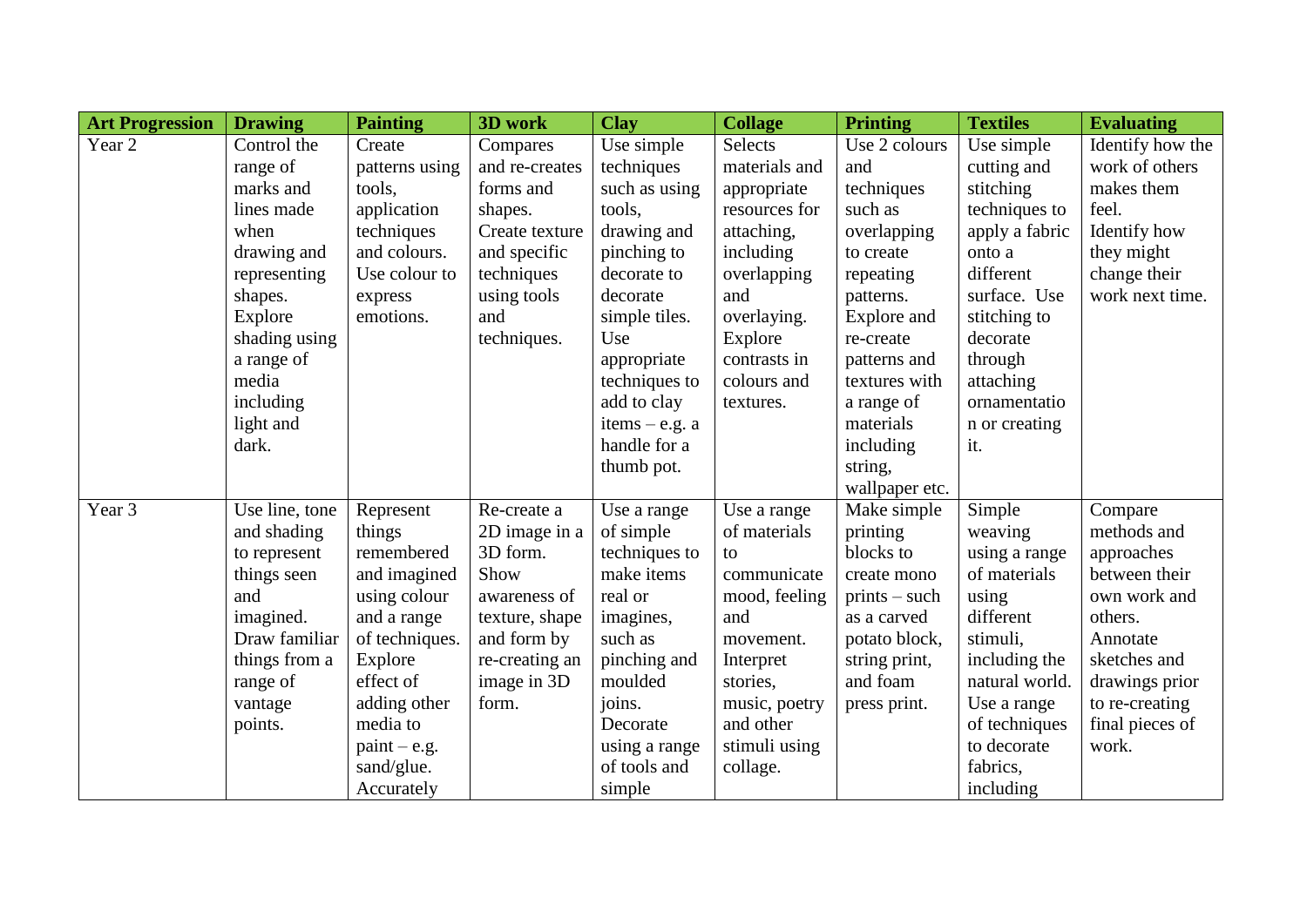| <b>Art Progression</b> | <b>Drawing</b> | <b>Painting</b> | 3D work        | <b>Clay</b>   | <b>Collage</b> | <b>Printing</b> | <b>Textiles</b> | <b>Evaluating</b> |
|------------------------|----------------|-----------------|----------------|---------------|----------------|-----------------|-----------------|-------------------|
|                        |                | mix primary     |                | techniques.   |                |                 | printing.       |                   |
|                        |                | and             |                |               |                |                 |                 |                   |
|                        |                | secondary       |                |               |                |                 |                 |                   |
|                        |                | colours         |                |               |                |                 |                 |                   |
|                        |                | including       |                |               |                |                 |                 |                   |
|                        |                | black and       |                |               |                |                 |                 |                   |
|                        |                | white.          |                |               |                |                 |                 |                   |
| Year 4                 | Experiment     | Use different   | Look at shape  | Use           | Use natural    | Make and use    | Use simple,     | Evaluate the      |
|                        | with line,     | brushes for     | and pattern in | techniques to | environments   | simple          | regular         | work of artists   |
|                        | tone and       | specific        | 3D structures  | shape clay to | and materials  | printing        | stiches to join | identifying likes |
|                        | shade.         | purposes and    | and transfer   | a desired     | as a stimulus  | blocks and      | fabrics.        | and dislikes, and |
|                        | Use a range    | effects.        | knowledge to   | form $-$ e.g. | to create      | use two or      | Use             | use this to       |
|                        | of materials   | Use a range     | own            | rolling and   | collages on    | more colours    | contrasting     | inform their      |
|                        | to produce     | of techniques   | creations.     | cutting to    | different      | to overlap or   | colours to      | own work.         |
|                        | $drawings -$   | such as dots,   |                | make a tile,  | scales, for a  | add detail and  | create a        |                   |
|                        | real and       | scratches and   |                | making a      | chosen         | texture.        | decorative      |                   |
|                        | imagined.      | splashes.       |                | simple        | outcome.       |                 | effect in       |                   |
|                        |                |                 |                | cylinder,     |                |                 | stitching and   |                   |
|                        |                |                 |                | using joining |                |                 | weaving.        |                   |
|                        |                |                 |                | techniques to |                |                 |                 |                   |
|                        |                |                 |                | add bases,    |                |                 |                 |                   |
|                        |                |                 |                | handles etc.  |                |                 |                 |                   |
| Year 5                 | Select         | Investigate     | Consider 3D    | Use a range   | Embellish,     | Make and use    | Use plaiting,   | Explore why       |
|                        | appropriate    | shape, form,    | work from a    | of more       | using a        | printing        | pinning,        | they have         |
|                        | media and      | symbols and     | range of       | complex       | variety of     | blocks to       | stitching and   | chosen a          |
|                        | techniques to  | compositions.   | genres and     | techniques to | techniques     | create          | sewing          | particular        |
|                        | achieve a      | Explore the     | cultures to    | form and join | including      | repeating and   | techniques to   | medium, style,    |
|                        | specific       | effect of       | develop own    | clay to make  | drawing,       | regulated       | create a        | or technique and  |
|                        | outcome.       | light, colour,  | response and   | objects       | stitching,     | patterns, and   | desired         | evaluate the      |
|                        |                | texture and     | opinions.      | requiring     | cutting,       | compare with    | effect.         | impact of their   |
|                        |                | tone in         |                | greater       | painting and   | the work of     | Experiment      | final outcome.    |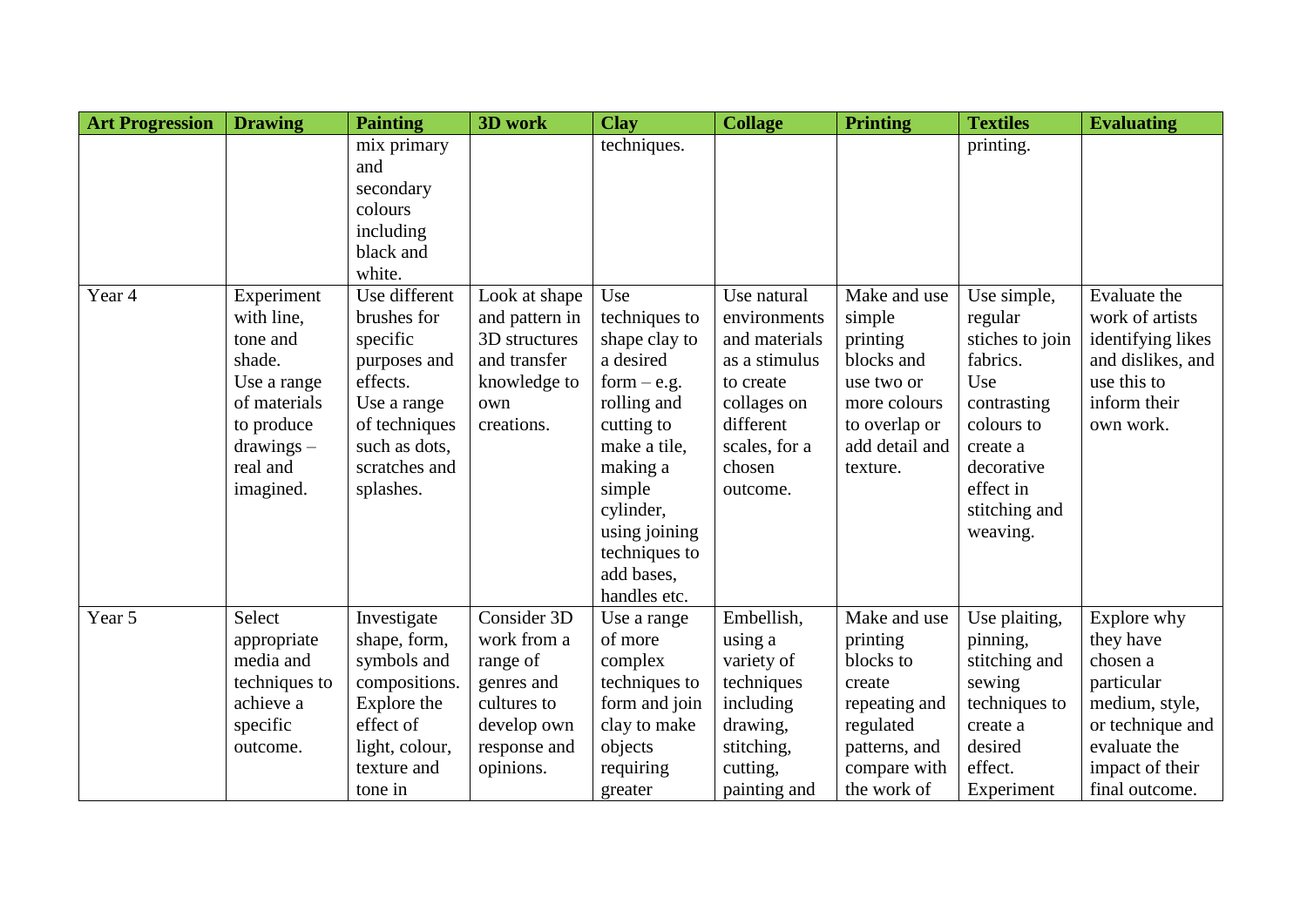| <b>Art Progression</b> | <b>Drawing</b> | <b>Painting</b> | 3D work       | <b>Clay</b>      | <b>Collage</b> | <b>Printing</b> | <b>Textiles</b> | <b>Evaluating</b> |
|------------------------|----------------|-----------------|---------------|------------------|----------------|-----------------|-----------------|-------------------|
|                        |                | representing    |               | $accuracy -$     | printing to    | artists such as | with soft       |                   |
|                        |                | natural and     |               | e.g. joining 2   | add to collage | William         | sculpture,      |                   |
|                        |                | man made        |               | thumb pots       | work and as a  | Morris.         | cuts, joins,    |                   |
|                        |                | objects.        |               | and              | form of        | Make simple     | patterns and    |                   |
|                        |                |                 |               | decorating       | expression.    | prints using    | embellishing.   |                   |
|                        |                |                 |               | using joined     |                | different       |                 |                   |
|                        |                |                 |               | clay and         |                | colours to      |                 |                   |
|                        |                |                 |               | other            |                | achieve         |                 |                   |
|                        |                |                 |               | decorative       |                | different       |                 |                   |
|                        |                |                 |               | effects.         |                | effects.        |                 |                   |
|                        |                |                 |               | Use templates    |                | Re-create       |                 |                   |
|                        |                |                 |               | to make slabs    |                | scenes and      |                 |                   |
|                        |                |                 |               | to join to       |                | images          |                 |                   |
|                        |                |                 |               | make desired     |                | through relief  |                 |                   |
|                        |                |                 |               | $structures -$   |                | printing using  |                 |                   |
|                        |                |                 |               | e.g. slab pot.   |                | card/polystyr   |                 |                   |
|                        |                |                 |               |                  |                | ene or lino     |                 |                   |
|                        |                |                 |               |                  |                | cuts.           |                 |                   |
| Year 6                 | Independentl   | Confidently     | Make          | Create           | Use            | Design and      | Design and      | Critically        |
|                        | y identifies a | use a range of  | imaginative   | $objects - real$ | multimedia to  | makes prints    | make shapes     | evaluate the      |
|                        | mixture/range  | techniques,     | use of        | and imagined     | create         | for given       | using a range   | work they have    |
|                        | of media and   | colours and     | knowledge of  | using a range    | artefacts,     | purposes such   | of techniques   | produced and      |
|                        | techniques to  | effects to      | tools,        | of techniques    | using a range  | as              | for desired     | use this to       |
|                        | create a       | represent       | techniques    | to form          | of techniques  | wallpapers,     | effects.        | impact            |
|                        | desired        | things seen,    | and materials | strong           | to achieve a   | furnishing      | Decorate        | positively on     |
|                        | outcome,       | remembered      | to express    | structures       | specific       | fabric, book    | fabric using    | future            |
|                        | justifying     | and             | ideas and     | decorated        | outcome,       | covers.         | techniques      | work/final        |
|                        | choices.       | imagined.       | feelings      | using a range    | using natural, | Consider        | such as tie-    | outcomes.         |
|                        | Uses           |                 |               | of techniques    | manmade and    | work of         | dye.            | Use appropriate   |
|                        | techniques to  |                 |               | including        | abstract       | artists such as |                 | vocabulary and    |
|                        | ensure         |                 |               | extruding,       | concepts as a  | Andy            |                 | knowledge to      |